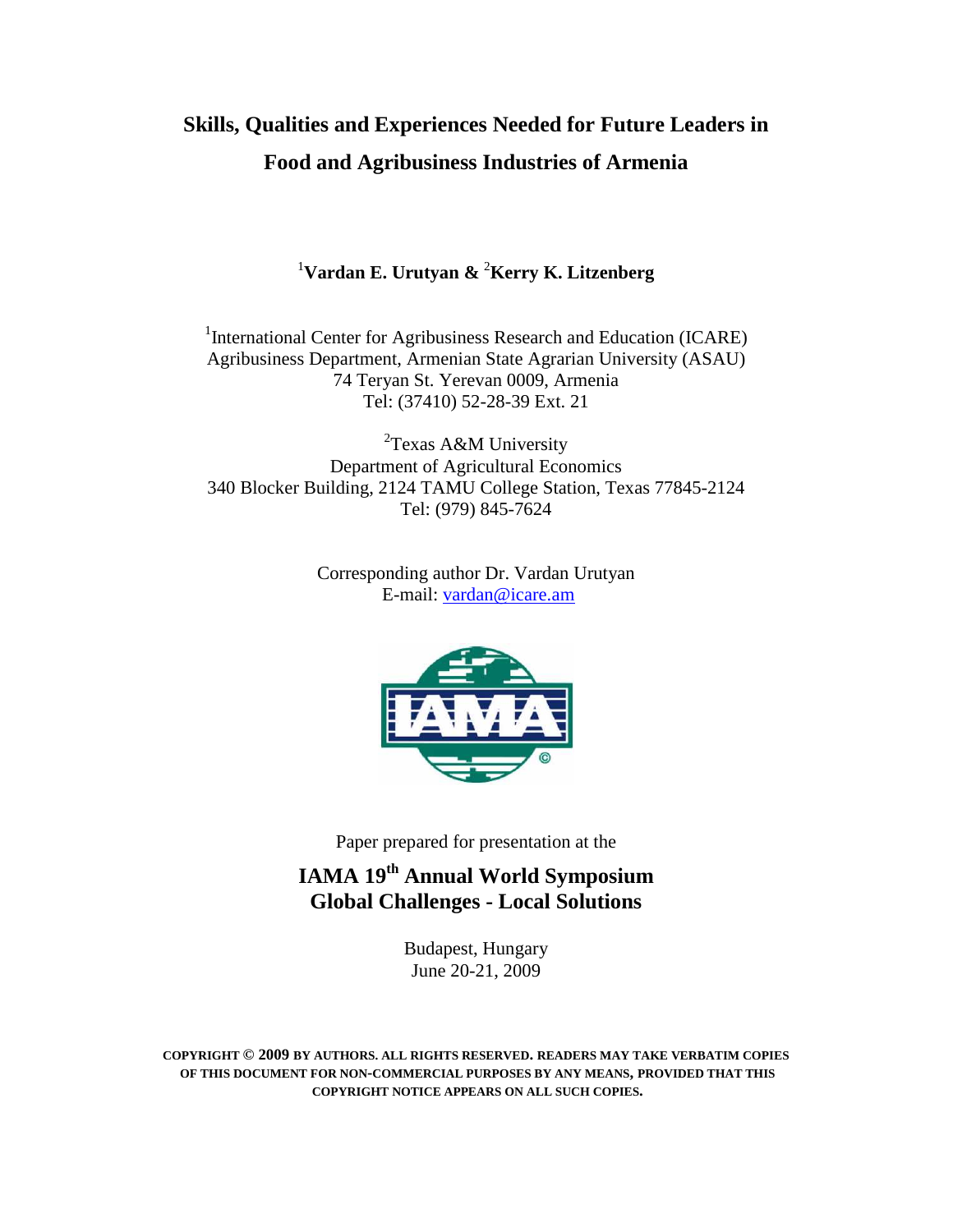#### **Problem Statement**

After the achievement of independence in 1991, Armenia's higher educational system faced several important challenges. As the country's economical and social infrastructure was changing, privatization of land and other production means were undertaken; there was an urgent demand to revise higher education curricula by including new specialties required for the needs of market economy and excluding old, non-marketable specializations. In early transition years, many agricultural universities of post-socialist countries started reorganization. Armenia also followed the other former Soviet republics and started to implement reforms in the agricultural higher educational system. Initially these reforms were based on the best considerations of higher education faculty and administration and in consultation with international specialists in curriculum development. Several U.S and European agribusiness curriculum were examined and served as the model for these evolving educational programs for managers of agribusiness firms. The newly created Armenian Agricultural Academy (AAA) now Armenian State Agrarian University (ASAU), designed a new curriculum, preparing agricultural specialists with a threestep education system: baccalaureate, graduate and post graduate programs. New specializations were introduced to adjust to the new environment. Additional new specialties are being considered in order to further adapt education to the current needs of the agri-food system of Armenia.

However, overall, the changes in agricultural higher education are occurring very slowly. In general, designing and changing of the curriculum is being accomplished in isolation by academics only and there is a wide curricular bias caused by existing faculty expertise and interests. The programs are mostly collections of courses and the existing teaching methods and materials do not foster critical thinking and communication skills.

It is widely recognized that academia should prepare students for the job market as well as provide general education. An important aspect of agribusiness education is that industry leaders expect graduates to have several skills that improve the management capacity of the firm. This responsibility means that curriculum development and implementation must not be conducted by academicians in isolation. Industry must participate and play an active role in curriculum design and curricular reforms if graduates are to have the capabilities to manage the agribusiness firms in the changed environment. Having unique qualities to understand on-the-job tasks, behaviors, skills and competencies industry must be used by academics to reveal all characteristics that describe a new graduate well suited for employment. These skills and competencies necessary to be successful in their chosen career must be translated to the academic curricula in agribusiness.

#### **Objectives**

The overall goal of the current study is to establish a solid partnership with the growing food and agribusiness sector of Armenia and through formal queries and explicit consultations reveal the major revisions and changes needed in the ASAU's current phase of curricular reforms related to agribusiness programs. Baker G.A., Wysocki A.F., and House L.O; Baker G.A., Wysocki A.F, House L.O and Batista J.C; and Litzenberg and Dunne have all described the need and opportunities of academics partnering with industry representatives to develop curriculum.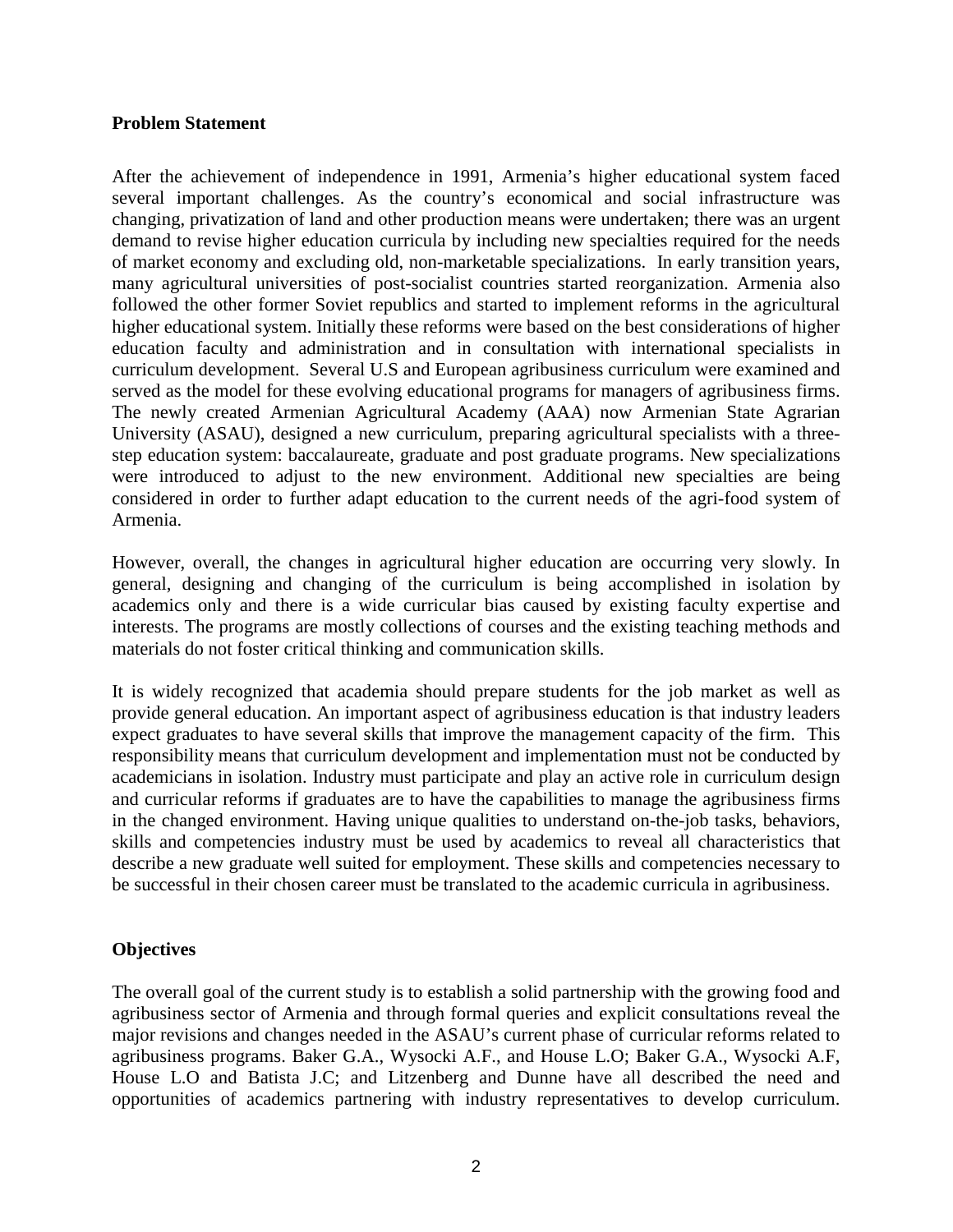While there may be a synergistic effect between research and teaching in agribusiness (Dooley and Fulton) this study is focused on curriculum. Agribusiness education must be current and meeting the needs of industry. The main objective of this study is to quantify industry preferences for agricultural higher education of Armenia, in particular agribusiness industry preferences for agribusiness education. The study identifies the skills, capabilities and experiences the food and agribusiness companies look for in their new employees with the potential to become future leaders in their firms.

### **Methodology**

### *Methods*

Data for this study was gathered using a structured face-to-face interviewing technique with senior executives, business owners and top/middle level managers, representing food and agribusiness industries of Armenia. One or two executives from each company involved in decision making for recruitment and hiring of new employees were interviewed. These companies included agricultural processing companies like wineries and brandy factories, meat, dairy, fruit and vegetable processing companies, companies involved in horticulture, aquaculture, arboculture, firms dealing with trade of agricultural inputs and machinery as well as agricultural banks and credit organizations. International and regional agribusiness companies operating in Armenia also were targeted.

The survey instrument was the same as used in the AGRIMASS survey conducted by Litzenberg and Schneider in the mid 80s with modifications to the Armenian situation and adaptations to modern management techniques. The Agribusiness Management Aptitude and Skill Survey (AGRIMASS) was designed to solicit comparative rankings of alternative skills and characteristics of agricultural economics graduates required by a wide array of agribusiness firms (Litzenberg and Schneider, 1987). The AGRIMASS survey methodology was also used by Boland and Akridge in 2004 to identify the progress made by agribusiness education programs in the two decades since the original work by Litzenberg and Schneider and was the basis of the USDA national commission on food and agribusiness management report (See Akridge, 2004). The survey instrument focused on total of 78 parameters/variables grouped in the following 7 categories: 1. Business and economics, 2. Computer, quantitative and management information, 3. Technical skills, 4. Communication skills, 5. Interpersonal qualities, 6. Employment and work experiences and 7. General higher education experiences. Most of the skills identified in AGRIMASS are considered of some importance for higher education curricula and certainly make contribution to the skills of the agribusiness manager. The purpose of this study is to rank order these skills so curriculum development can prioritize these skills as they are added to existing or new courses.

A 5-point Likert scale was used to show relative importance of each character as well as the ranking of each category. The survey form also contained questions about the firm size, type, number of employees and sales volume.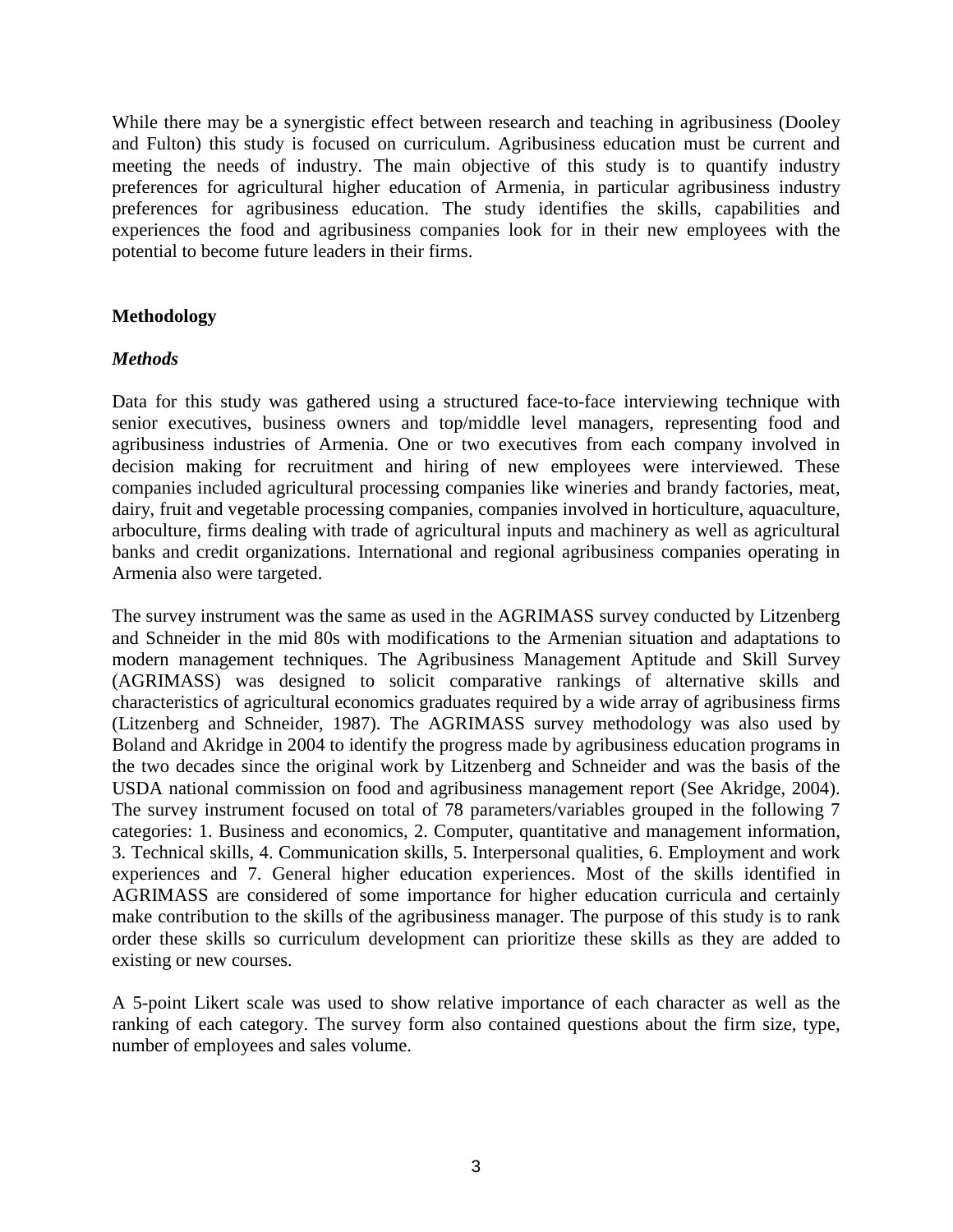#### *Profile of Respondents*

A total of 100 executives from 80 quite diverse companies were interviewed and the survey instrument completed. The respondents were grouped into seven categories by firm type<sup>1</sup>: (1) Wineries and Brandy Factories [10]; (2) Meat and Dairy Processing [19]; (3) Fruit and Vegetable processing [15]; (4) Other agricultural processing [16]; (9) Food Wholesaler/Retailer [9]; (10) Agricultural Banks and Credit Organizations [10]; and (13) an "Other" category [20]. The other category included seven firms that categorized themselves as "Other" plus the following original firm types: (5) Horticulture and Arboculture [2]; (7) Aquaculture and Fisheries [2]; (8) Firms Dealing with trade of Agricultural Inputs and Machinery [3]; (11) Agricultural Cooperatives [3]; (12) Ministries, International Organizations and NGOs [3]. These thirteen firms (categories 5, 7, 8, 11, 12) were not considered to be representative of the overall firm type due to the low number of responses and were therefore included in the "other" category. Table 2 (See the Annex) presents the data for these seven firm types for each of the seventy-eight variables in the survey in the seven general categories of skills. The rank within the category for each skill is also presented. The average rating for all firms for each question is also included for comparison.

Some respondents were reluctant to provide information about the number of employees of the company and the sales volume (AMD). From the data provided it can be summarized that the average firm represented had 165 employees, although the number ranged from 3 to 1,200. About 40% of firms had more than 100 employees. The mean of annual reported sales among firms that provided the data was 9,427,000 AMD (approx. \$31,423); the number ranged from 20,000 to 233,333,300 AMD (approx. \$778,000). The average respondent had about 8.8 years of working experience with the firm. Overall, the respondents represented a wide array of years of experience in the firm. Respondents with less than 5 years of employment in the company represented about 32% of the sample; 5-10 years represented 40%, 11-20 years represented 21% and more than 20 years of employment with the company represented about 7% of the respondents. About 94% of the respondents had higher education (included 20% having MS or PhD), only 5 respondents had vocational education which is considered uncompleted (semicomplete) higher education. The majority of the respondents were between 31 and 50 years old (60%) and about 23% were more than 51 years old. There were also young executives in the sample: about 17% of the respondents were between 16 and 30 years old.

#### **Results**

Table 1 shows the numerical results for the 100 respondents to the survey for 78 skills and experiences in seven general categories. The average response and overall rank (out of 78) is given for each skill or characteristic. For each category the p-values are calculated for a .01 level of significance using a comparison of each skill average response to the mean for the category to

<sup>-</sup><sup>1</sup> Note that the number in parentheses is the category number entered in the database from the original survey instrument. Categories 5, 7, 8, and 11 were added to the seven firms originally classified as other and entered in the 13 (Other) category. There were no firms surveyed that represented the Grain processing and marketing category. The number following the category description in brackets [ ] is the number of firms in the category that responded to the survey. Note that one firm did not categorize their business activity.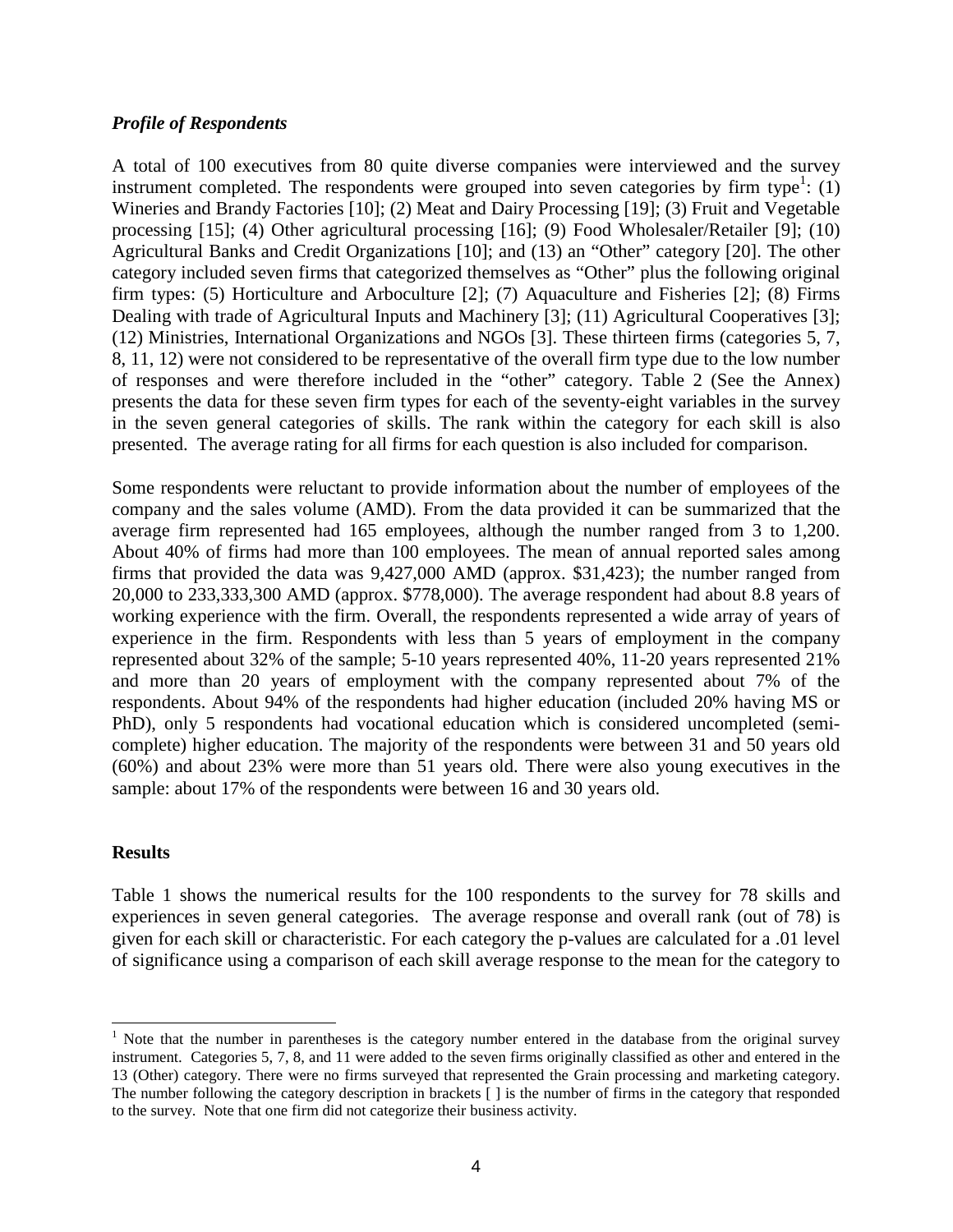know the variables within a category that are significant. The results also include the difference from the mean for each average response and the overall rating of each skill.

The agribusiness industry representatives ranked the seven categories in the following order, where the average rating on the five point scale (where  $1 =$  lowest requirement and  $5 =$  highest requirement) for the category is given in [ ]: (1) Personal Qualities [4.19] (2) Communication Skills [4.12] (3) General Higher Education Experiences [3.38] (4) Business and Economic Skills [3.31] (5) Employment and Work Experiences [2.57] (6) Computer Quantitative and Management Information Skills [2.54] and (7) Technical skills [2.29]. The agribusiness respondents valued personal qualities and communication skills considerably higher than the other skills and experiences included in the survey.

| Rank<br>Within |                                                                                                                                                                                |                      |        |         |                    |                 |
|----------------|--------------------------------------------------------------------------------------------------------------------------------------------------------------------------------|----------------------|--------|---------|--------------------|-----------------|
| Category       | <b>Description of Skills</b>                                                                                                                                                   |                      |        |         |                    |                 |
| A              | <b>Business and Economic Skills</b>                                                                                                                                            | Average<br>Response* |        | p-value | Diff. from<br>Mean | Overall<br>Rank |
|                | Marketing Administration (Systems, Strategy, Organization,                                                                                                                     |                      |        |         |                    |                 |
| $\mathbf{1}$   | Structure, Subject: Management)                                                                                                                                                | 3.97                 | ∗      | 0.000   | 0.66               | 20              |
| $\overline{c}$ | Consumer behaviour analysis (economics)                                                                                                                                        | 3.90                 | ∗      | 0.000   | 0.59               | 24              |
| 3              | Professional selling techniques                                                                                                                                                | 3.89                 | ∗      | 0.000   | 0.58               | 26              |
| $\overline{4}$ | Identify and manage risk and uncertainty                                                                                                                                       | 3.79                 | ∗      | 0.000   | 0.48               | 30              |
| 5              | Financial statement analysis                                                                                                                                                   |                      | ∗      | 0.000   | 0.40               | 33              |
| 6              | Identify, monitor and evaluate key performance areas and<br>progress toward the objective and goals of the firm<br>Firm/ industry (micro) economics (supply, demand, and price | 3.70                 | ∗      | 0.000   | 0.39               | 34              |
| 7              | determination)                                                                                                                                                                 |                      | ∗      | 0.000   | 0.37               | 35              |
| 8              | Develop business policies and programs for the agribusiness firm                                                                                                               | 3.65                 | ∗      | 0.001   | 0.34               | 36              |
| 9              | Objectives and goals for the agribusiness firm<br>Business organizational structure and the effect of this structure                                                           | 3.58                 | ∗      | 0.009   | 0.27               | 37              |
| 10             | on business activity                                                                                                                                                           | 3.57                 | ∗      | 0.006   | 0.26               | 38              |
| 11             | Coordinate human and physical resources                                                                                                                                        | 3.30                 |        | 0.927   | $-0.01$            | 41              |
| 12             | Corporate finance (capital structure, formation, and budgeting)                                                                                                                | 3.25                 |        | 0.552   | $-0.06$            | 42              |
| 13             | Human resources planning and control                                                                                                                                           | 3.24                 |        | 0.476   | $-0.07$            | 43              |
| 14             | International macroeconomics (exchange rates etc.)<br>Domestic (ARM) macro economics (interest rates, fiscal and                                                               | 3.09                 |        | 0.015   | $-0.22$            | 45              |
| 15             | monetary policy, unemployment)                                                                                                                                                 | 3.05                 | ∗      | 0.004   | $-0.26$            | 47              |
| 16             | Accounting concepts and procedures                                                                                                                                             | 2.99                 | ∗      | 0.001   | $-0.32$            | 48              |
| 17             | <b>Inventory Management Systems</b><br>Current and historical international trade and export policies and                                                                      | 2.99                 | ∗      | 0.000   | $-0.32$            | 49              |
| 18             | procedures                                                                                                                                                                     | 2.95                 | ∗      | 0.001   | $-0.36$            | 50              |
| 19             | Process and product layout and design<br>National and International Political and Economic forces on                                                                           | 2.62                 | ∗      | 0.000   | $-0.69$            | 57              |
| 20             | business operations                                                                                                                                                            | 2.59                 | ∗      | 0.000   | $-0.72$            | 60              |
| 21             | Historical Armenian agricultural policy                                                                                                                                        | 1.98                 | ∗      | 0.000   | $-1.33$            | 72              |
|                | <b>Average for Category</b>                                                                                                                                                    | 3.31                 |        |         |                    | 4               |
| B              | <b>Computer Quantitative and Management Information Skills</b>                                                                                                                 |                      |        |         |                    |                 |
| $\mathbf{1}$   | General business computer software (e.g. spreadsheets, data<br>bases, word processing)                                                                                         | 3.95                 | $\ast$ | 0.000   | 1.41               | 21              |
| $\overline{c}$ | Computerized accounting systems                                                                                                                                                | 2.88                 | $\ast$ | 0.004   | 0.34               | 52              |
| 3              | Use computers in managerial decision-making                                                                                                                                    | 2.80                 |        | 0.016   | 0.26               | 53              |

### **Table 1. Agribusiness Skills Proficiency for Armenian Agribusiness Middle Managers**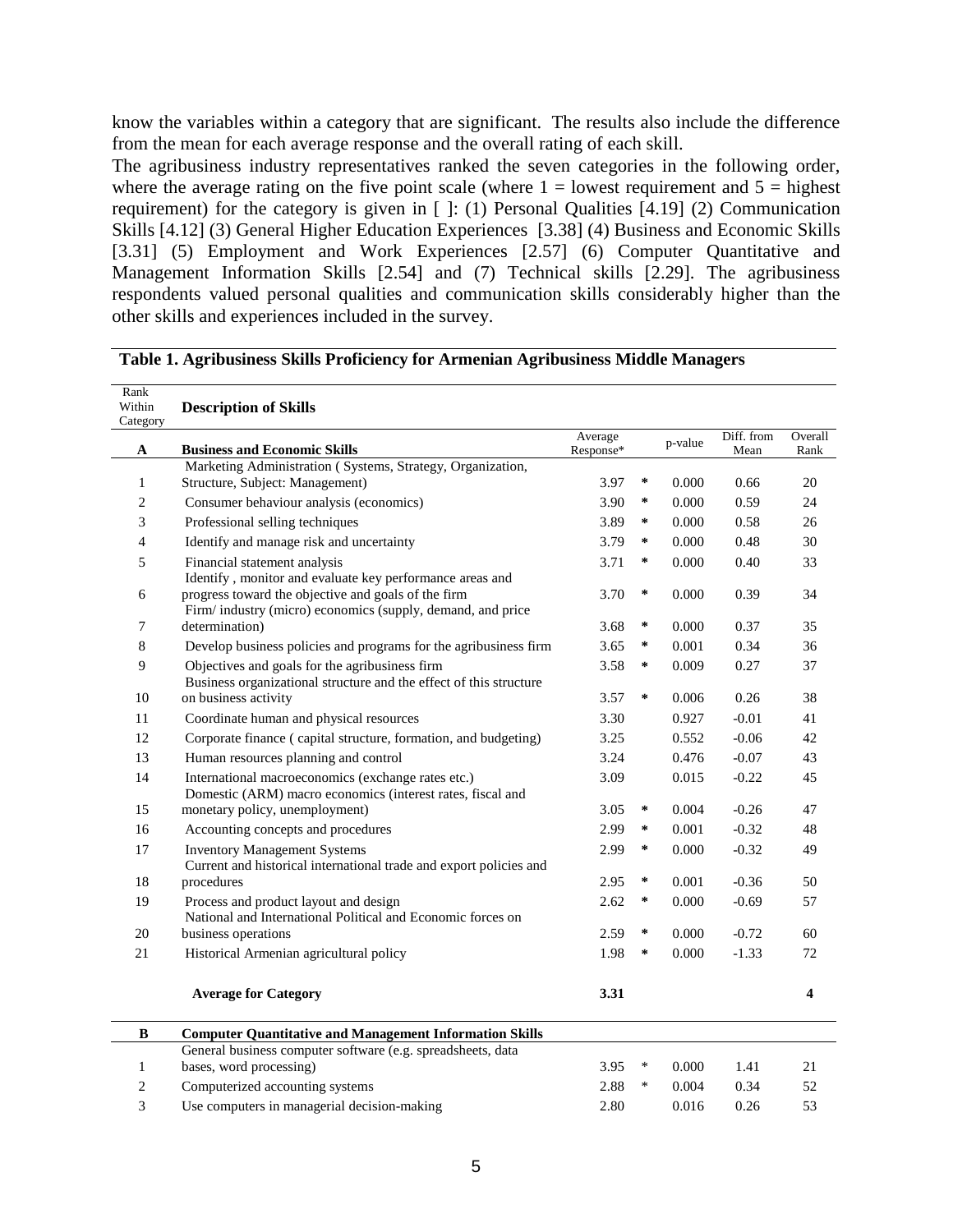| 4               | Interpret and use math and statistical methods                                                               | 2.69 |        | 0.214 | 0.15     | 56               |
|-----------------|--------------------------------------------------------------------------------------------------------------|------|--------|-------|----------|------------------|
| 5               | Communicate with computer programmers                                                                        | 2.60 |        | 0.598 | 0.06     | 59               |
| 6               | Use Quantitative techniques for managerial decision making (eg.<br>Linear programming, business forecasting) | 2.53 |        | 0.912 | $-0.01$  | 62               |
| 7               | Purchase and implement business computer systems                                                             | 2.47 |        | 0.529 | $-0.07$  | 65               |
| 8               | Design and implement management information systems                                                          | 2.38 |        | 0.183 | $-0.16$  | 66               |
| 9               | <b>Understand Expert Systems</b>                                                                             | 2.33 |        | 0.058 | $-0.21$  | 68               |
| 10              | Design computer programs                                                                                     | 1.86 | $\ast$ | 0.000 | $-0.68$  | 74               |
| 11              | Write computer programs                                                                                      | 1.48 | $\ast$ | 0.000 | $-1.06$  | 78               |
|                 |                                                                                                              |      |        |       |          |                  |
|                 | <b>Average for Category</b>                                                                                  | 2.54 |        |       |          | 6                |
|                 |                                                                                                              |      |        |       |          |                  |
| $\bf C$         | <b>Technical Skills</b>                                                                                      |      |        |       |          |                  |
| $\mathbf{1}$    | Food transportation and distribution systems                                                                 | 3.11 | $\ast$ | 0.000 | 0.82     | 44               |
| $\mathbf{2}$    | Food science and processing technology                                                                       | 2.72 | $\ast$ | 0.000 | 0.43     | 55               |
| 3               | Engineering technology of production/processing machinery                                                    | 2.48 |        | 0.121 | 0.19     | 64               |
| $\overline{4}$  | Computer controlled mechanical processes                                                                     | 2.33 |        | 0.710 | 0.04     | 69               |
| 5               | Specialized crop production systems                                                                          | 2.15 |        | 0.307 | $-0.14$  | 70               |
| 6               | General crop production systems                                                                              | 2.14 |        | 0.267 | $-0.15$  | 71               |
| $7\phantom{.0}$ | General livestock/meat production systems                                                                    | 1.98 |        | 0.014 | $-0.31$  | 73               |
| 8               | Bio-science, bio-technology and bio-chemistry                                                                | 1.85 | ∗      | 0.000 | $-0.44$  | 75               |
| 9               | Soil chemistry and characteristics                                                                           | 1.81 | ∗      | 0.000 | $-0.48$  | 76               |
|                 |                                                                                                              |      |        |       |          |                  |
|                 | <b>Average for Category</b>                                                                                  | 2.29 |        |       |          | $\overline{7}$   |
| D               | <b>Communication Skills</b>                                                                                  |      |        |       |          |                  |
| $\mathbf{1}$    | Listen to and carry out instructions                                                                         | 4.43 | $\ast$ | 0.000 | 0.32     | 5                |
| $\overline{c}$  | Express creative ideas verbally                                                                              | 4.20 |        | 0.225 | 0.09     | 9                |
| 3               | Professional telephone skills and etiquette                                                                  | 4.16 |        | 0.549 | 0.05     | 11               |
| 4               | Give clear and concise instructions to others                                                                | 4.13 |        | 0.835 | 0.02     | 12               |
| 5               | Listen to and summarize lengthy oral presentations                                                           | 4.10 |        | 0.846 | $-0.01$  | 13               |
| 6               | Speak clearly and concisely on technical information                                                         | 4.09 |        | 0.731 | $-0.02$  | 15               |
| 7               | Write technical reports, memos and letters                                                                   | 4.05 |        | 0.366 | $-0.06$  | 16               |
| 8               | Foreign language skills (specify the language)                                                               | 4.05 |        | 0.384 | $-0.06$  | 17               |
| 9               | Express creative ideas in writing                                                                            | 4.04 |        | 0.353 | $-0.07$  | 18               |
| $10\,$          | Read and understand specific technical information                                                           | 3.90 | $\ast$ | 0.007 | $-0.21$  | 25               |
|                 |                                                                                                              |      |        |       |          |                  |
|                 | <b>Average for Category</b>                                                                                  | 4.12 |        |       |          | $\boldsymbol{2}$ |
| E               | <b>Personal Qualities</b>                                                                                    |      |        |       |          |                  |
| $\mathbf{1}$    | Loyalty to the organization                                                                                  | 4.79 | $\ast$ | 0.000 | 0.60     | 1                |
| $\overline{c}$  | Positive work attitude/personality/ability to work hard                                                      | 4.53 | $\ast$ | 0.000 | 0.34     | 2                |
|                 | Work with others and be a team player in problem solving                                                     |      |        |       |          |                  |
| 3               | situations                                                                                                   | 4.46 | $\ast$ | 0.000 | 0.27     | 3                |
| 4               | High moral/ethical standards                                                                                 | 4.46 | $\ast$ | 0.000 | 0.27     | 4                |
| 5               | Self-motivation                                                                                              | 4.38 | ∗      | 0.005 | 0.19     | 6                |
| 6               | Work without supervision                                                                                     | 4.31 |        | 0.091 | 0.12     | 7                |
| 7               | Self-confidence and ability "to take a chance" and handle<br>stress/failure/rejection                        | 4.27 |        | 0.235 | 0.08     | $\,8\,$          |
| 8               | Work under varied conditions                                                                                 | 4.19 |        | 0.955 | $0.00\,$ | 10               |
|                 |                                                                                                              |      |        |       |          |                  |
| 9               | Recognize a business opportunity                                                                             | 4.10 |        | 0.201 | $-0.09$  | 14               |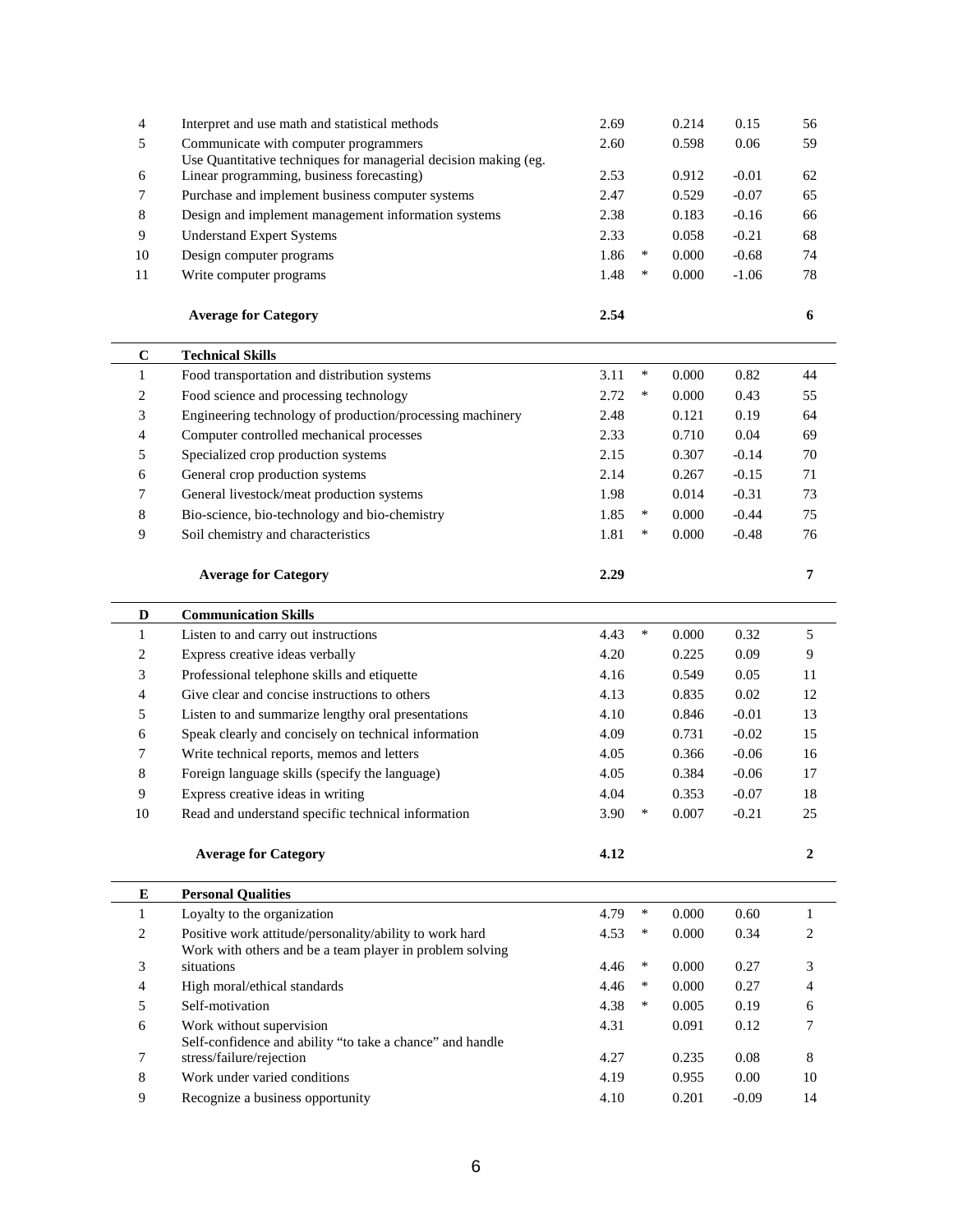| 10           | Take a position and defend it, sell your ideas                                                                        | 4.01 |        | 0.013 | $-0.18$  | 19           |
|--------------|-----------------------------------------------------------------------------------------------------------------------|------|--------|-------|----------|--------------|
| 11           | Provide leadership and make decisions                                                                                 | 3.93 | $\ast$ | 0.000 | $-0.26$  | 22           |
| 12           | Manage people and delegate responsibility and authority<br>Apply technical skills and information in problems solving | 3.92 | $\ast$ | 0.000 | $-0.27$  | 23           |
| 13           | situations                                                                                                            | 3.86 | $\ast$ | 0.000 | $-0.33$  | 28           |
| 14           | Raise capital for new and ongoing business ventures                                                                   | 3.51 | $\ast$ | 0.000 | $-0.68$  | 39           |
|              | <b>Average for Category</b>                                                                                           | 4.19 |        |       |          | $\mathbf{1}$ |
| $\mathbf{F}$ | <b>Employment and Work Experiences</b>                                                                                |      |        |       |          |              |
| 1            | Employment in International Agribusiness firm                                                                         | 3.07 | $\ast$ | 0.000 | 0.505    | 46           |
| 2            | Employment in Financial Institution                                                                                   | 2.89 | $\ast$ | 0.003 | 0.325    | 51           |
| 3            | Farm Work                                                                                                             | 2.62 |        | 0.677 | 0.055    | 58           |
| 4            | Employment in Non-Agricultural Retail business                                                                        | 2.59 |        | 0.813 | 0.025    | 61           |
| 5            | Employment in Domestic Agribusiness firm                                                                              | 2.50 |        | 0.587 | $-0.065$ | 63           |
| 6            | Government/Public Affaires Positions                                                                                  | 1.72 | $\ast$ | 0.000 | $-0.845$ | 77           |
|              | <b>Average for Category</b>                                                                                           | 2.57 |        |       |          | 5            |
| $\mathbf G$  | <b>General Higher Education Experiences</b>                                                                           |      |        |       |          |              |
| $\mathbf{1}$ | Foreign internship experience                                                                                         | 3.87 | $\ast$ | 0.000 | 0.491    | 27           |
| 2            | Foreign study experience                                                                                              | 3.82 | ∗      | 0.000 | 0.441    | 29           |
| 3            | General Education in the Classics/Humanities/Arts etc.<br>Experience in developing a business plan and organizing a   | 3.78 | ∗      | 0.000 | 0.401    | 31           |
| 4            | business                                                                                                              | 3.74 | $\ast$ | 0.000 | 0.361    | 32           |
| 5            | Local industry internships experiences<br>Extra Curricular activities in university including leadership              | 3.33 |        | 0.668 | $-0.049$ | 40           |
| 6            | positions in student clubs and functions                                                                              | 2.74 | $\ast$ | 0.000 | $-0.639$ | 54           |
| 7            | Work as student teaching assistant or part time in university                                                         | 2.37 | $\ast$ | 0.000 | $-1.009$ | 67           |
|              | <b>Average for Category</b>                                                                                           | 3.38 |        |       |          | 3            |

\*Significant at the .01 level where the significance tests whether the average response is significantly different from the mean for the category. The p-value given is for a two-tailed test since the deviation from the mean can be both negative and positive.

# The survey instrument is available from the authors.

The four overall highest rated skills were in the personal qualities category and included: (1) loyalty to the organization, (2) positive work attitude/personality/ability to work hard, (3) work with others and be a team player in problem solving situations, (4) high moral/ethical standards. The personal qualities category also contained the sixth, seventh and eighth overall highest rating and included: (6) self motivation, (7) work without supervision, (8) self confidence and ability to "take a chance" and handle stress/failure/rejection. The fifth highest overall rated skill was "to listen to and carry out instructions" from the communication skills category.

#### *Analysis by Firm Type*

In general there was relatively good agreement within each category for all seven firm types. For example, Table 2 (See the Annex) shows that all firm types ranked loyalty to the organization as the highest ranked skill in the personal qualities category which was ranked the highest of all general categories. General business computer software was also ranked as the highest skill required in the computer quantitative and management information skills category.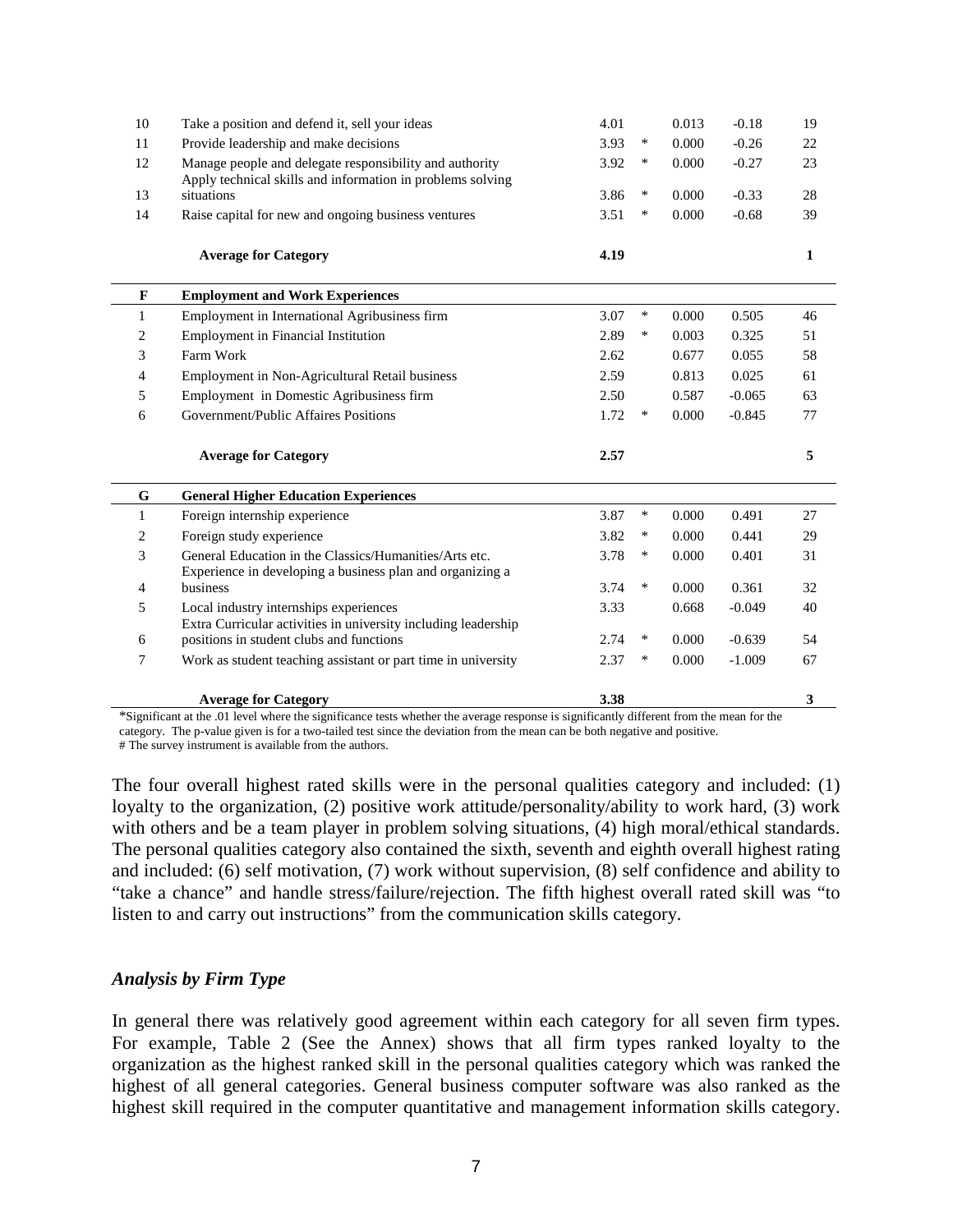In the communication skills category, the skill listen to and carry out instructions was ranked number one by all but one firm type. There was also general agreement on the least important skill in most categories by most firm types. So in general, the skill rating is consistent across firm types. Therefore, the skills identified as the highest ranked in the categories should be used for general curriculum development.

Some differences were observed by firm types. For example, the skill of marketing administration was ranked first in the business and economic skills category by four firm types (wineries and brandy, meat and dairy, food wholesaler/retailer and our other category) and second by other agricultural processing firms and third by fruit and vegetable firms. It is interesting however, that agricultural banks/credit firms ranked this skill eleventh out of the twenty-one skills in this category. Professional selling techniques were ranked the highest in the business and economic skills category by both fruit and vegetable and other agricultural processing firms and second by food wholesalers/retailers and the other category. However, agricultural banks/credit institutions ranked this skill number ten out of the twenty-one skills in the category. Another unusual ranking was for the objectives and goals skill for the agribusiness firm. Meat and dairy firms ranked this skill as number 2, while other firm types ranked it as low as 10 or even 12 for the other agricultural processors. While general curriculum should be developed considering the highly ranked skills in each category, some care should be taken for specific agribusiness programs focused on a particular firm type.

The authors were surprised with the rankings of the technical skills. Although this general category was ranked the lowest on average  $(7<sup>th</sup>$  out of 7) there was surprising agreement on the individual skills. For example, food transportation and distribution was ranked as the number one skill by all but one of the firm types, agricultural banks/credit. Even the food science and processing technology was ranked second or third by five of the firm types.

#### **Conclusions**

The survey results for the AGRIMASS-Armenia can be used to develop curriculum for agribusiness programs in Armenia. Some of the skills required by the agribusiness professionals can be taught in the classroom as subject matter. However, other skills and qualities are more difficult to teach in the contest of a course. The authors suggest that administration of agribusiness education programs should develop a list of these characteristics desired by agribusiness professionals and then make it clear that the student should develop these skills. For example, the number one overall ranked quality is for loyalty to the organization. While this might be difficult to teach in a course, other teaching activities should be developed to be sure the students know how important the skill is and create learning environments where these skills can be learned or at least practices. Loyalty to the organization is a topic that could be emphasized through cases and business principles examples. The highly rated communication skill of being able to listen to and carry out instructions is another skill that could be emphasized in the classroom, not necessarily with theory or principles, but with practical applications. For example, instructions in the classroom could be made verbally while the students gain practice and understanding of the importance of this skill.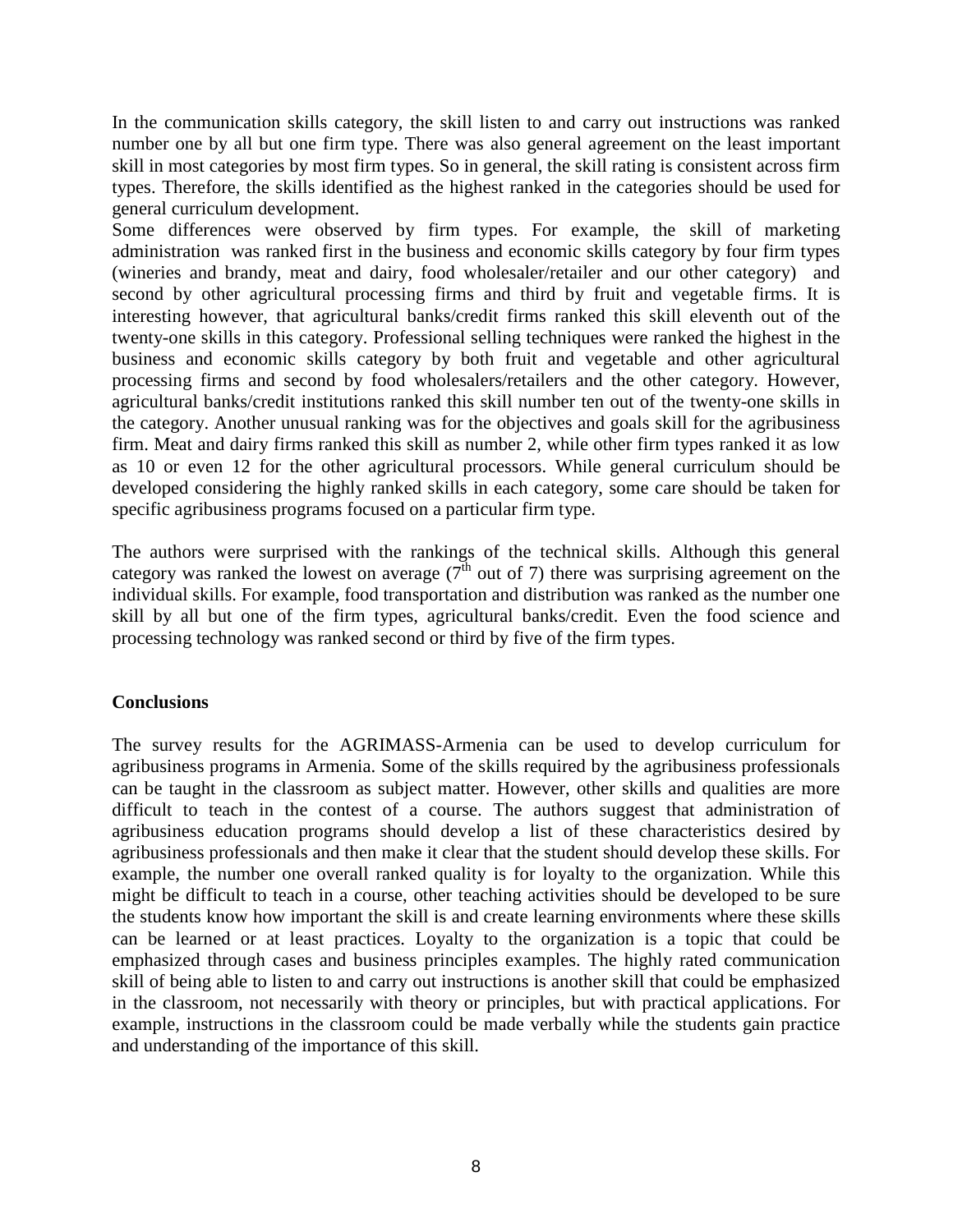Some of the skills highly rated in the top category (Personal Qualities) which are "high moral/ethical standard", "positive work attitude/personality/ability to work hard", etc. can be incorporated in the subjects like Business Ethics, Leadership or Management and the instructors should use such teaching methods that encourage group work, delegating responsibility, motivating students and involve them in various decision making practical cases.

The Communication Skills category was ranked second and under this category skills should be developed within several subjects. In this category top three skills were: listen to and carry out instructions, express creative ideas verbally and professional telephone skills and etiquette. These skills can be taught within the subjects like Negotiations or a new subject Business Etiquette can be developed.

The third category was "General Higher Education Experiences". Although the highest rated two skills of this category were ranked very low in the overall skill ranking, it is obvious that industry highly values foreign internship and foreign study experiences. Students with foreign study or internship experiences have more chances to get employed sooner than those without such experiences. The agribusiness program directors should develop / provide international study or internship opportunities for their students. This can be accomplished with the help of agribusiness companies which can support some selected students to pass their internship in international agribusiness firms and upon arrival to get relevant positions in the company. The top rated experience of the category F (ranked number 5) which is "Employment in International Agribusiness Firm" also proves that international experiences are highly valued by local firms.

Category A, Business and Economic Skills, received a number four ranking. Top five skills within this category were: Marketing administration, Consumer behavior analysis, professional selling techniques, Risk management and Financial Statement Analysis. It can be concluded that agribusiness education programs must teach subjects including Consumer Oriented Marketing with an emphasis on Professional Selling. Other required skills in this category can be taught within Strategic Management subject, Monitoring and Evaluation (A6. Identify, monitor and evaluate key performance areas and progress toward the objective and goals of the firm) and Financial Analysis type of subjects.

The highest ranked two skills of the Category B, ranked number six, were General business computer software (overall rank of 21) and accounting software (overall rank of 52). Companies may realize that other skills in this category are important but not for managers, as many of the companies have technical staff who support the management with the needed computer systems and programs.

The surprising finding was the Technical Skill Category ranking. The overall low ranking of technical skills (ranked  $7<sup>th</sup>$  out of 7) may suggest that agribusiness firms believe that they can teach the recent graduates the technical skills required for the career in their firm. In Armenia the industry still leads universities on technological developments, innovations and production systems.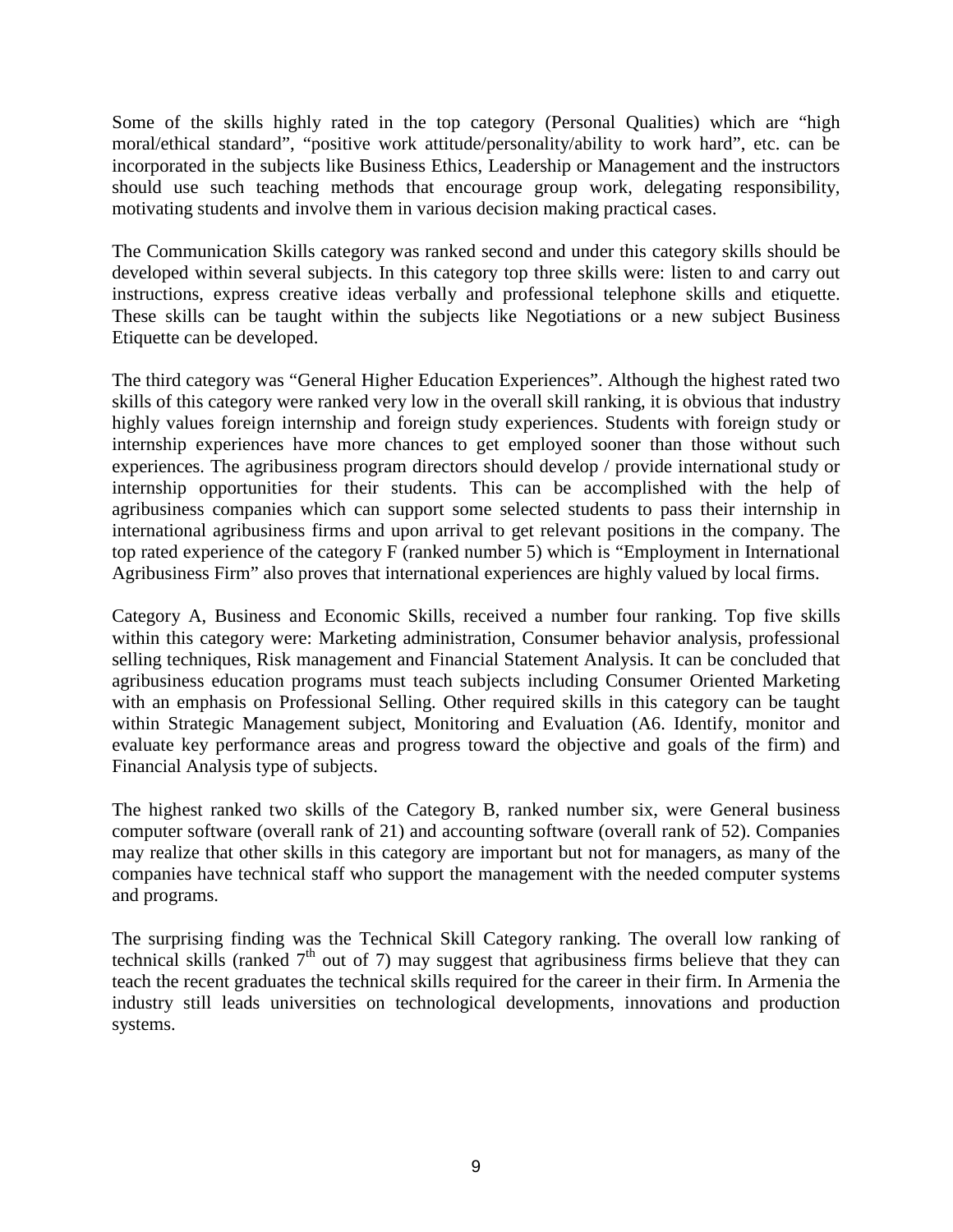#### **Summary**

The results reported in this paper, using the survey instrument in face-to-face interviews of agribusiness managers in Armenia, provide guidance for educational administrators developing agribusiness curriculum based on the needs expressed by representatives of the industry. Clear direction regarding the relative importance of the skills and experiences required for future leaders in the food and agribusiness industry are presented. Some skills can be taught as theories and principles in courses in the curriculum, while others should be taught as awareness for students. For example, it might be difficult to teach loyalty to an organization in a formal course. However, the results of this survey suggest that students must be made aware of the importance of this somewhere in the curriculum. The results shown in this paper provide the direction of industry for the educational outcomes of the agribusiness sector in Armenia. The study provides future direction for Armenian educators to incorporate the needs of the industry into their curricula and teaching programs.

#### **References**

- Akridge, J.T. "National Commission on Food and Agribusiness Management Education Report." *The Chain Letter*, May 2004, Vol. 3, Issue 2, pp.3-4.
- Baker G.A., Wysocki A.F., and House L.O. 2008. "Industry Academic Partnership: The View from the Corner Office". *International Food and Agribusiness Management Review, Volume 11, Issue 3*
- Baker G.A., Wysocki A.F, House L.O and Batista J.C. 2008. "Industry Academic Partnership Benefit or Burden?". *International Food and Agribusiness Management Review, Volume 11, Issue 1.*
- Boland M.A and Akridge J.T. 2004. "Undergraduate Agribusiness Programs: Focus or Falter?" *Review of Agricultural Economics, volume 26, No. 4.*
- Dooley, F.J. and J.R. Fulton. "The State of Agribusiness Teaching, Research, and Extension at the Turn of the Millennium." *American Journal Agricultural Economics* 81, 5 (December 1999):1042-1049.
- Litzenberg, Kerry K., and A. J. Dunne. 1996. "Partnerships with Industry: the Essential Ingredient for Agribusiness Education". *Journal of Agribusiness, 14(2):197-204, Fall 1996.*
- Litzenberg, K.K. and Schneider V.E. 1987. "Competencies and Qualities of Agricultural Economics Graduates Sought by Agribusiness Employers." *American Journal of Agricultural Economics Vol. 69, No. 5.*
- Wachenheim C.J. and Lesch W.C. 2004. "U.S. Executives' Views on International Agribusiness Education in the United States: An IAMA Membership Survey." *International Food and Agribusiness Management Review, Volume 7, Issue 1.*
- Wachenheim C.J. and Lesch W.C. 2002. "Assessing New-Graduate Applicants: Academic Perceptions and Agribusiness Realities." *Journal of Agribusiness 20, 2 (Fall 2002): 163- 173.*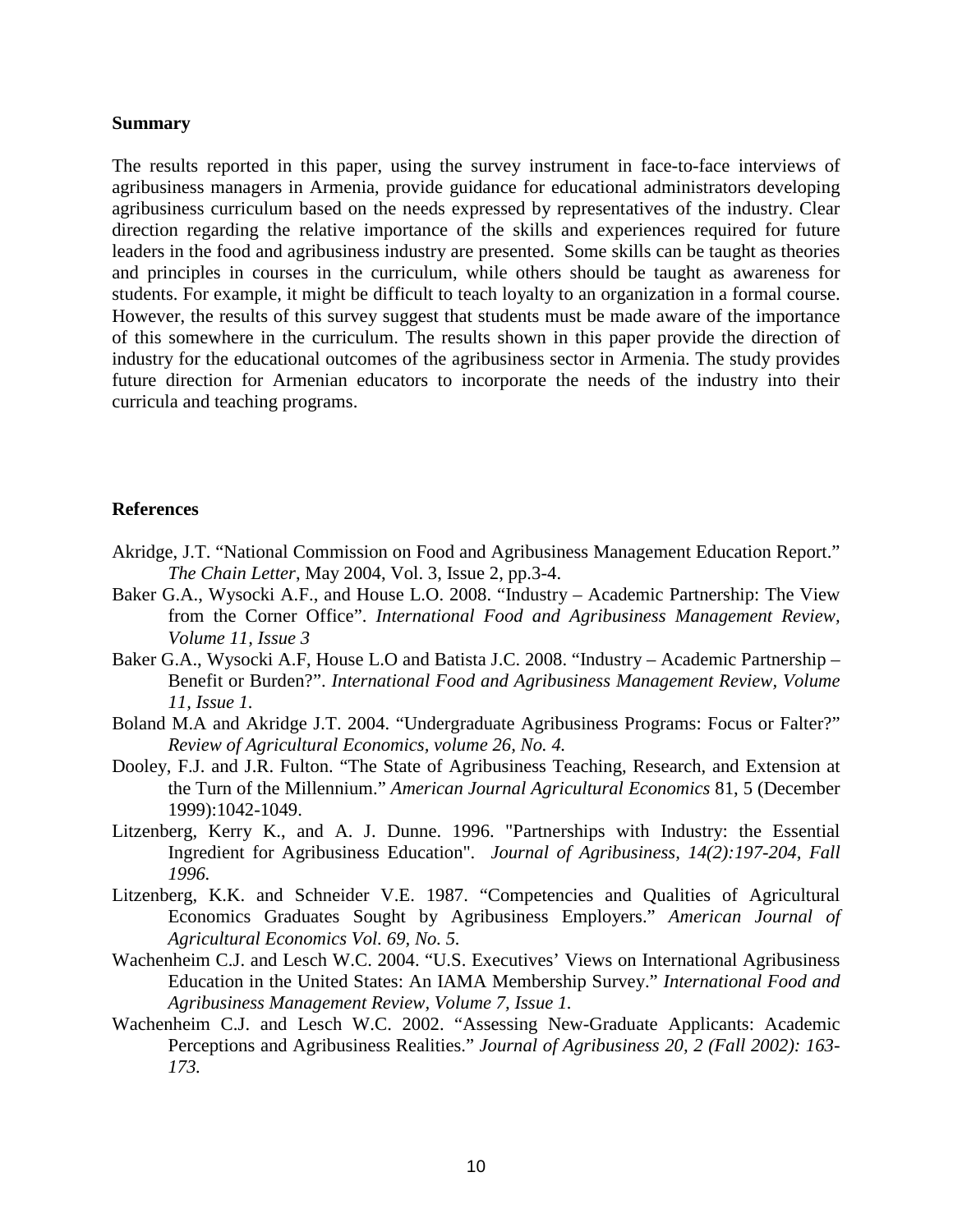#### **Annex**

### **Table 2. AgriMass-Armenia Response by Firm Type**

|    | Firm Type* - Number of Firms in Each Type                                    | $1 - 10$ |                 | $2 - 19$ |                | $3 - 15$ |                | $4-16$  |                | $9 - 9$ |                | $10 - 10$ |                | $13 - 20$ |                | <b>AVG</b><br>All<br>Firms |
|----|------------------------------------------------------------------------------|----------|-----------------|----------|----------------|----------|----------------|---------|----------------|---------|----------------|-----------|----------------|-----------|----------------|----------------------------|
|    |                                                                              | score    | $\mathbf{R}$    | score R  |                | score R  |                | score R |                | score R |                | score R   |                | score     | $\mathbf{R}$   |                            |
|    | A. Business and Economic Skills (Category Rank 4)                            |          |                 |          |                |          |                |         |                |         |                |           |                |           |                | 3.31                       |
|    | Marketing Administration (Systems, Strategy, Organization,                   |          |                 |          |                |          |                |         |                |         |                |           |                |           |                |                            |
|    | Structure, Subject: Management)                                              | 4.20     |                 | 3.95     |                | 3.67     | 3              | 4.06    | 2              | 4.33    |                | 3.00      | 11             | 4.35      |                | 3.97                       |
| 2  | Consumer behaviour analysis (economics)                                      | 3.90     | $\overline{4}$  | 3.79     | $\overline{4}$ | 3.60     | 5              | 3.75    | 3              | 4.11    | 3              | 4.30      | 2              | 4.00      | 3              | 3.90                       |
| 3  | Professional selling techniques                                              | 4.10     | 3               | 3.68     | 6              | 3.73     | 1              | 4.25    | 1              | 4.22    | $\overline{2}$ | 3.10      | 10             | 4.10      | 2              | 3.89                       |
| 4  | Identify and manage risk and uncertainty                                     | 3.60     | 12              | 3.84     | 3              | 3.53     | 10             | 3.69    | 5              | 3.44    | 10             | 4.30      | 3              | 3.95      | $\overline{4}$ | 3.79                       |
| 5  | Financial statement analysis                                                 | 4.10     | 2               | 3.74     | 5              | 3.53     | 8              | 3.63    | 6              | 3.89    | 5              | 4.00      | 5              | 3.55      | 9              | 3.71                       |
|    | Identify, monitor and evaluate key performance areas and progress            |          |                 |          |                |          |                |         |                |         |                |           |                |           |                |                            |
| 6  | toward objective and goals                                                   | 3.70     | 9               | 3.47     | 9              | 3.53     | 9              | 3.56    | 7              | 3.78    | 7              | 4.40      | $\mathbf{1}$   | 3.70      | 7              | 3.70                       |
| 7  | Firm/industry (micro) economics (supply, demand, and price<br>determination) | 3.90     | 5               | 3.68     | 7              | 3.73     | $\overline{c}$ | 3.50    | 8              | 4.00    | $\overline{4}$ | 2.90      | 13             | 3.85      | 5              | 3.68                       |
| 8  | Develop business policies and programs for the agribusiness firm             | 3.70     | 8               | 3.63     | 8              | 3.60     | 7              | 3.44    | 9              | 3.78    | 6              | 4.10      | $\overline{4}$ | 3.50      | 12             | 3.65                       |
| 9  | Objectives and goals for the agribusiness firm                               | 3.70     | $7\phantom{.0}$ | 3.84     | 2              | 3.67     | $\overline{4}$ | 3.31    | 12             | 3.56    | 9              | 3.40      | 6              | 3.55      | 10             | 3.58                       |
|    | Business organizational structure and the effect of this structure on        |          |                 |          |                |          |                |         |                |         |                |           |                |           |                |                            |
| 10 | business activity                                                            | 3.60     | -11             | 3.32     | -12            | 3.47     | -11            | 3.69    | $\overline{4}$ | 3.78    | 8              | 3.40      | 7              | 3.80      | 6              | 3.57                       |
| 11 | Coordinate human and physical resources                                      | 3.00     | 18              | 3.47     | 10             | 3.20     | 13             | 3.44    | 10             | 3.33    | 11             | 3.00      | 12             | 3.50      | 13             | 3.30                       |
| 12 | Corporate finance (capital structure, formation, and budgeting)              | 3.70     | 6               | 3.21     | 13             | 2.93     | 15             | 3.25    | 13             | 3.00    | 15             | 3.30      | 8              | 3.40      | -14            | 3.25                       |
| 13 | Human resources planning and control                                         | 3.10     | 16              | 3.42     | -11            | 3.60     | 6              | 3.19    | 14             | 3.11    | 14             | 2.40      | 15             | 3.50      | -11            | 3.24                       |
| 14 | International macroeconomics (exchange rates etc.)                           | 3.60     | 10              | 3.16     | 15             | 3.40     | 12             | 2.88    | 16             | 2.89    | 16             | 2.20      | 20             | 3.20      | 17             | 3.09                       |
|    | Domestic (ARM) macro economics (interest rates, fiscal and monetary          |          |                 |          |                |          |                |         |                |         |                |           |                |           |                |                            |
| 15 | policy, unemployment)                                                        | 3.50     | 13              | 3.16     | -14            | 2.93     | 16             | 2.81    | 18             | 3.22    | 12             | 2.40      | 16             | 3.20      | 16             | 3.05                       |
| 16 | Accounting concepts and procedures                                           | 2.60     | 21              | 2.95     | 18             | 2.47     | 18             | 3.31    | -11            | 3.11    | 13             | 3.10      | 9              | 3.30      | 15             | 2.99                       |
| 17 | <b>Inventory Management Systems</b>                                          | 3.20     | 15              | 3.16     | 16             | 2.47     | 19             | 2.88    | 17             | 2.89    | 17             | 2.40      | 17             | 3.65      | 8              | 2.99                       |
|    | Current and historical international trade and export policies and           |          |                 |          |                |          |                |         |                |         |                |           |                |           |                |                            |
| 18 | procedures                                                                   | 3.50     | 14              | 3.05     | -17            | 3.07     | 14             | 2.56    | -19            | 2.78    | 18             | 2.60      | 14             | 3.15      | 18             | 2.95                       |
| 19 | Process and product layout and design                                        | 3.10     | 17              | 2.74     | -19            | 1.87     | 21             | 3.06    | 15             | 1.78    | 20             | 2.30      | 19             | 3.10      | 19             | 2.62                       |
|    | National and International Political and Economic forces on business         |          |                 |          |                |          |                |         |                |         |                |           |                |           |                |                            |
| 20 | operations                                                                   | 2.90     | 19              | 2.63     | 20             | 2.67     | 17             | 2.25    | 20             | 2.56    | 19             | 2.30      | 18             | 2.85      | 20             | 2.59                       |
| 21 | Historical Armenian agricultural policy                                      | 2.70     | 20              | 2.00     | 21             | 2.07     | 20             | 1.50    | 21             | 1.33    | 21             | 1.40      | 21             | 2.55      | 21             | 1.98                       |
|    | <b>B. Computer Quantitative and Management Information Skills</b>            |          |                 |          |                |          |                |         |                |         |                |           |                |           |                | 2.54                       |
|    | (Category Rank 6)                                                            |          |                 |          |                |          |                |         |                |         |                |           |                |           |                |                            |
|    | General business computer software (e.g. spreadsheets, data bases,           |          |                 |          |                |          |                |         |                |         |                |           |                |           |                |                            |
|    | word processing)                                                             | 3.80     | $\overline{1}$  | 4.05     |                | 4.00     |                | 3.81    |                | 4.11    |                | 4.00      |                | 3.90      |                | 3.95                       |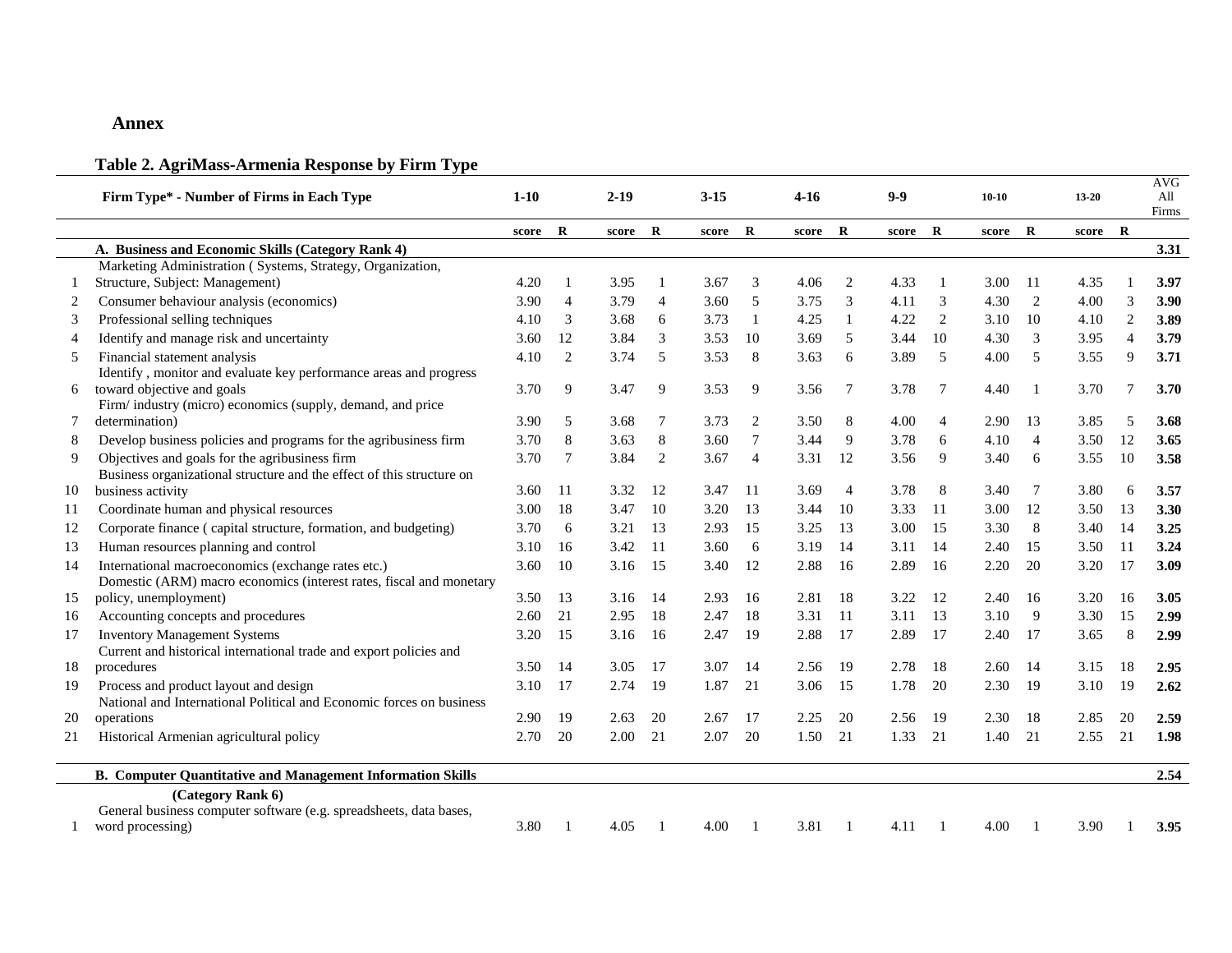| 2<br>3<br>$\overline{4}$<br>5<br>6<br>7<br>8<br>9<br>10<br>11<br>2<br>3<br>4<br>5<br>6<br>7<br>8<br>9<br>- 1<br>2<br>3<br>$\overline{4}$ | Computerized accounting systems<br>Use computers in managerial decision-making<br>Interpret and use math and statistical methods<br>Communicate with computer programmers<br>Use Quantitative techniques for managerial decision making (eg.<br>Linear prog, bussiness forecasting)<br>Purchase and implement business computer systems<br>Design and implement management information systems<br><b>Understand Expert Systems</b><br>Design computer programs<br>Write computer programs<br>C. Technical Skills (Category Rank 7)<br>Food transportation and distribution systems<br>Food science and processing technology | 2.20<br>2.50<br>2.70<br>2.20<br>2.40<br>2.20<br>2.10<br>2.20<br>1.80<br>1.40 | 5<br>3<br>$\mathfrak{2}$<br>$\overline{7}$<br>$\overline{4}$<br>6<br>9<br>8<br>10<br>-11 | 3.26<br>2.53<br>2.42<br>2.58<br>2.53<br>2.84<br>2.32<br>2.53<br>2.37<br>1.58 | $\overline{c}$<br>5<br>8<br>$\overline{4}$<br>6<br>3<br>10<br>$\overline{7}$<br>9 | 2.27<br>3.13<br>3.00<br>2.47<br>2.27<br>2.00<br>2.27<br>2.20 | 5<br>$\overline{c}$<br>3<br>$\overline{4}$<br>7<br>9<br>6<br>8 | 3.63<br>2.69<br>2.44<br>2.75<br>2.56<br>3.00<br>2.81 | $\overline{2}$<br>6<br>8<br>5<br>7<br>3<br>$\overline{4}$ | 2.56<br>3.33<br>3.33<br>2.78<br>2.56<br>1.56<br>2.67 | 6<br>$\overline{2}$<br>3<br>$\overline{4}$<br>7<br>9<br>5 | 2.40<br>2.70<br>2.60<br>3.40<br>2.40<br>2.30 | 5<br>3<br>$\overline{4}$<br>2<br>6<br>$\tau$ | 3.15<br>2.95<br>2.70<br>2.40<br>2.70<br>2.75 | $\overline{2}$<br>3<br>5<br>8<br>6<br>$\overline{4}$ | 2.88<br>2.80<br>2.69<br>2.60<br>2.53<br>2.47 |
|------------------------------------------------------------------------------------------------------------------------------------------|------------------------------------------------------------------------------------------------------------------------------------------------------------------------------------------------------------------------------------------------------------------------------------------------------------------------------------------------------------------------------------------------------------------------------------------------------------------------------------------------------------------------------------------------------------------------------------------------------------------------------|------------------------------------------------------------------------------|------------------------------------------------------------------------------------------|------------------------------------------------------------------------------|-----------------------------------------------------------------------------------|--------------------------------------------------------------|----------------------------------------------------------------|------------------------------------------------------|-----------------------------------------------------------|------------------------------------------------------|-----------------------------------------------------------|----------------------------------------------|----------------------------------------------|----------------------------------------------|------------------------------------------------------|----------------------------------------------|
|                                                                                                                                          |                                                                                                                                                                                                                                                                                                                                                                                                                                                                                                                                                                                                                              |                                                                              |                                                                                          |                                                                              |                                                                                   |                                                              |                                                                |                                                      |                                                           |                                                      |                                                           |                                              |                                              |                                              |                                                      |                                              |
|                                                                                                                                          |                                                                                                                                                                                                                                                                                                                                                                                                                                                                                                                                                                                                                              |                                                                              |                                                                                          |                                                                              |                                                                                   |                                                              |                                                                |                                                      |                                                           |                                                      |                                                           |                                              |                                              |                                              |                                                      |                                              |
|                                                                                                                                          |                                                                                                                                                                                                                                                                                                                                                                                                                                                                                                                                                                                                                              |                                                                              |                                                                                          |                                                                              |                                                                                   |                                                              |                                                                |                                                      |                                                           |                                                      |                                                           |                                              |                                              |                                              |                                                      |                                              |
|                                                                                                                                          |                                                                                                                                                                                                                                                                                                                                                                                                                                                                                                                                                                                                                              |                                                                              |                                                                                          |                                                                              |                                                                                   |                                                              |                                                                |                                                      |                                                           |                                                      |                                                           |                                              |                                              |                                              |                                                      |                                              |
|                                                                                                                                          |                                                                                                                                                                                                                                                                                                                                                                                                                                                                                                                                                                                                                              |                                                                              |                                                                                          |                                                                              |                                                                                   |                                                              |                                                                |                                                      |                                                           |                                                      |                                                           |                                              |                                              |                                              |                                                      |                                              |
|                                                                                                                                          |                                                                                                                                                                                                                                                                                                                                                                                                                                                                                                                                                                                                                              |                                                                              |                                                                                          |                                                                              |                                                                                   |                                                              |                                                                |                                                      |                                                           |                                                      |                                                           |                                              |                                              |                                              |                                                      |                                              |
|                                                                                                                                          |                                                                                                                                                                                                                                                                                                                                                                                                                                                                                                                                                                                                                              |                                                                              |                                                                                          |                                                                              |                                                                                   |                                                              |                                                                |                                                      |                                                           |                                                      |                                                           |                                              |                                              |                                              |                                                      |                                              |
|                                                                                                                                          |                                                                                                                                                                                                                                                                                                                                                                                                                                                                                                                                                                                                                              |                                                                              |                                                                                          |                                                                              |                                                                                   |                                                              |                                                                |                                                      |                                                           |                                                      |                                                           | 2.20                                         | 8                                            | 2.35                                         | 9                                                    | 2.38                                         |
|                                                                                                                                          |                                                                                                                                                                                                                                                                                                                                                                                                                                                                                                                                                                                                                              |                                                                              |                                                                                          |                                                                              |                                                                                   |                                                              |                                                                | 2.38                                                 | 9                                                         | 2.56                                                 | 8                                                         | 1.80                                         | 9                                            | 2.50                                         | $\overline{7}$                                       | 2.33                                         |
|                                                                                                                                          |                                                                                                                                                                                                                                                                                                                                                                                                                                                                                                                                                                                                                              |                                                                              |                                                                                          |                                                                              |                                                                                   | 1.47                                                         | 11                                                             | 1.75                                                 | 10                                                        | 1.44                                                 | 10                                                        | 1.60                                         | 10                                           | 2.15                                         | 10                                                   | 1.86                                         |
|                                                                                                                                          |                                                                                                                                                                                                                                                                                                                                                                                                                                                                                                                                                                                                                              |                                                                              |                                                                                          |                                                                              | 11                                                                                | 1.53                                                         | 10                                                             | 1.44                                                 | 11                                                        | 1.11                                                 | 11                                                        | 1.10                                         | 11                                           | 1.80                                         | 11                                                   | 1.48                                         |
|                                                                                                                                          |                                                                                                                                                                                                                                                                                                                                                                                                                                                                                                                                                                                                                              |                                                                              |                                                                                          |                                                                              |                                                                                   |                                                              |                                                                |                                                      |                                                           |                                                      |                                                           |                                              |                                              |                                              |                                                      | 2.29                                         |
|                                                                                                                                          |                                                                                                                                                                                                                                                                                                                                                                                                                                                                                                                                                                                                                              | 3.60                                                                         | -1                                                                                       | 3.21                                                                         | 1                                                                                 | 3.27                                                         | 1                                                              | 3.25                                                 | $\mathbf{1}$                                              | 3.33                                                 | $\mathbf{1}$                                              | 2.40                                         | 5                                            | 2.85                                         | 3                                                    | 3.11                                         |
|                                                                                                                                          |                                                                                                                                                                                                                                                                                                                                                                                                                                                                                                                                                                                                                              | 3.20                                                                         | $\overline{2}$                                                                           | 3.05                                                                         | $\mathbf{2}$                                                                      | 2.67                                                         | $\mathfrak{2}$                                                 | 3.06                                                 | 3                                                         | 2.11                                                 | $\mathbf{2}$                                              | 2.40                                         | $\overline{4}$                               | 2.40                                         | 9                                                    | 2.72                                         |
|                                                                                                                                          | Engineering technology of production/processing machinery                                                                                                                                                                                                                                                                                                                                                                                                                                                                                                                                                                    | 2.50                                                                         | 3                                                                                        | 2.53                                                                         | $\overline{4}$                                                                    | 2.40                                                         | $\overline{4}$                                                 | 3.19                                                 | 2                                                         | 1.33                                                 | $\overline{4}$                                            | 2.00                                         | 8                                            | 2.75                                         | 4                                                    | 2.48                                         |
|                                                                                                                                          | Computer controlled mechanical processes                                                                                                                                                                                                                                                                                                                                                                                                                                                                                                                                                                                     | 2.20                                                                         | 5                                                                                        | 2.32                                                                         | 5                                                                                 | 2.47                                                         | 3                                                              | 2.44                                                 | 4                                                         | 1.78                                                 | 3                                                         | 2.20                                         | 6                                            | 2.60                                         | 6                                                    | 2.33                                         |
|                                                                                                                                          | Specialized crop production systems                                                                                                                                                                                                                                                                                                                                                                                                                                                                                                                                                                                          | 2.00                                                                         | 7                                                                                        | 1.84                                                                         | 7                                                                                 | 2.00                                                         | 5                                                              | 1.94                                                 | 5                                                         | 1.11                                                 | 7                                                         | 2.70                                         | 3                                            | 2.95                                         | $\overline{2}$                                       | 2.15                                         |
|                                                                                                                                          | General crop production systems                                                                                                                                                                                                                                                                                                                                                                                                                                                                                                                                                                                              | 2.10                                                                         | 6                                                                                        | 1.84                                                                         | 6                                                                                 | 1.80                                                         | 6                                                              | 1.81                                                 | 6                                                         | 1.11                                                 | 6                                                         | 3.00                                         | 2                                            | 2.95                                         |                                                      | 2.14                                         |
|                                                                                                                                          | General livestock/meat production systems                                                                                                                                                                                                                                                                                                                                                                                                                                                                                                                                                                                    | 1.40                                                                         | 9                                                                                        | 2.74                                                                         | 3                                                                                 | 1.07                                                         | 9                                                              | 1.56                                                 | 8                                                         | 1.11                                                 | 5                                                         | 3.00                                         | $\mathbf{1}$                                 | 2.40                                         | 8                                                    | 1.98                                         |
|                                                                                                                                          | Bio-science, bio-technology and bio-chemistry                                                                                                                                                                                                                                                                                                                                                                                                                                                                                                                                                                                | 2.20                                                                         | $\overline{4}$                                                                           | 1.84                                                                         | $\,8\,$                                                                           | 1.60                                                         | 8                                                              | 1.75                                                 | $\tau$                                                    | 1.00                                                 | 9                                                         | 1.70                                         | 9                                            | 2.45                                         | $\overline{7}$                                       | 1.85                                         |
|                                                                                                                                          | Soil chemistry and characteristics                                                                                                                                                                                                                                                                                                                                                                                                                                                                                                                                                                                           | 1.80                                                                         | 8                                                                                        | 1.58                                                                         | 9                                                                                 | 1.60                                                         | $\overline{7}$                                                 | 1.50                                                 | 9                                                         | 1.00                                                 | 8                                                         | 2.10                                         | $\overline{7}$                               | 2.70                                         | 5                                                    | 1.81                                         |
|                                                                                                                                          | D. Communication Skills (Category Rank 2)                                                                                                                                                                                                                                                                                                                                                                                                                                                                                                                                                                                    |                                                                              |                                                                                          |                                                                              |                                                                                   |                                                              |                                                                |                                                      |                                                           |                                                      |                                                           |                                              |                                              |                                              |                                                      | 4.12                                         |
|                                                                                                                                          | Listen to and carry out instructions                                                                                                                                                                                                                                                                                                                                                                                                                                                                                                                                                                                         | 4.40                                                                         | $\mathbf{1}$                                                                             | 4.26                                                                         | -1                                                                                | 4.73                                                         | 1                                                              | 4.38                                                 | 1                                                         | 4.67                                                 | $\overline{c}$                                            | 4.30                                         | $\mathbf{1}$                                 | 4.35                                         |                                                      | 4.43                                         |
|                                                                                                                                          | Express creative ideas verbally                                                                                                                                                                                                                                                                                                                                                                                                                                                                                                                                                                                              | 4.30                                                                         | $\mathfrak{2}$                                                                           | 3.89                                                                         | 5                                                                                 | 4.33                                                         | 6                                                              | 4.13                                                 | 6                                                         | 4.67                                                 | $\mathbf{1}$                                              | 4.00                                         | 5                                            | 4.25                                         | 3                                                    | 4.20                                         |
|                                                                                                                                          | Professional telephone skills and etiquette                                                                                                                                                                                                                                                                                                                                                                                                                                                                                                                                                                                  | 3.80                                                                         | 9                                                                                        | 4.21                                                                         | $\boldsymbol{2}$                                                                  | 4.33                                                         | $\overline{7}$                                                 | 4.31                                                 | 2                                                         | 4.11                                                 | $\,$ 8 $\,$                                               | 4.00                                         | 6                                            | 4.10                                         | $\overline{7}$                                       | 4.16                                         |
|                                                                                                                                          | Give clear and concise instructions to others                                                                                                                                                                                                                                                                                                                                                                                                                                                                                                                                                                                | 4.10                                                                         | 5                                                                                        | 3.84                                                                         | 6                                                                                 | 4.53                                                         | $\overline{c}$                                                 | 4.19                                                 | $\overline{4}$                                            | 4.44                                                 | $\overline{4}$                                            | 4.00                                         | $\overline{4}$                               | 4.05                                         | $\,8\,$                                              | 4.13                                         |
| 5                                                                                                                                        | Listen to and summarize lengthy oral presentations                                                                                                                                                                                                                                                                                                                                                                                                                                                                                                                                                                           | 4.00                                                                         | 7                                                                                        | 4.11                                                                         | 3                                                                                 | 4.40                                                         | 5                                                              | 4.25                                                 | 3                                                         | 3.67                                                 | 10                                                        | 4.20                                         | 2                                            | 3.90                                         | 10                                                   | 4.10                                         |
| 6                                                                                                                                        | Speak clearly and concisely on technical information                                                                                                                                                                                                                                                                                                                                                                                                                                                                                                                                                                         | 4.10                                                                         | $\overline{4}$                                                                           | 3.79                                                                         | $\,8\,$                                                                           | 4.47                                                         | 3                                                              | 3.88                                                 | $\tau$                                                    | 4.33                                                 | 5                                                         | 3.90                                         | $\overline{7}$                               | 4.20                                         | 5                                                    | 4.09                                         |
| 7                                                                                                                                        | Write technical reports, memos and letters                                                                                                                                                                                                                                                                                                                                                                                                                                                                                                                                                                                   | 4.00                                                                         | 6                                                                                        | 3.58                                                                         | 10                                                                                | 4.40                                                         | $\overline{4}$                                                 | 4.13                                                 | 5                                                         | 4.22                                                 | 6                                                         | 3.80                                         | 9                                            | 4.20                                         | $\overline{4}$                                       | 4.05                                         |
| 8                                                                                                                                        | Foreign language skills (specify the language)                                                                                                                                                                                                                                                                                                                                                                                                                                                                                                                                                                               | 3.90                                                                         | 8                                                                                        | 4.05                                                                         | $\overline{4}$                                                                    | 4.27                                                         | 9                                                              | 3.69                                                 | 10                                                        | 4.11                                                 | 9                                                         | 3.90                                         | 8                                            | 4.35                                         | $\overline{c}$                                       | 4.05                                         |
| 9                                                                                                                                        | Express creative ideas in writing                                                                                                                                                                                                                                                                                                                                                                                                                                                                                                                                                                                            | 3.60                                                                         | 10                                                                                       | 3.74                                                                         | 9                                                                                 | 4.27                                                         | 8                                                              | 3.88                                                 | 8                                                         | 4.56                                                 | 3                                                         | 4.10                                         | 3                                            | 4.20                                         | 6                                                    | 4.04                                         |
| 10                                                                                                                                       | Read and understand specific technical information                                                                                                                                                                                                                                                                                                                                                                                                                                                                                                                                                                           | 4.20                                                                         | 3                                                                                        | 3.84                                                                         | $\tau$                                                                            | 3.93                                                         | 10                                                             | 3.81                                                 | 9                                                         | 4.22                                                 | $\overline{7}$                                            | 3.30                                         | 10                                           | 4.05                                         | 9                                                    | 3.90                                         |
|                                                                                                                                          | E. Personal Qualities (Category Rank 1)                                                                                                                                                                                                                                                                                                                                                                                                                                                                                                                                                                                      |                                                                              |                                                                                          |                                                                              |                                                                                   |                                                              |                                                                |                                                      |                                                           |                                                      |                                                           |                                              |                                              |                                              |                                                      | 4.19                                         |
| -1                                                                                                                                       | Loyalty to the organization                                                                                                                                                                                                                                                                                                                                                                                                                                                                                                                                                                                                  | 4.70                                                                         | -1                                                                                       | 4.79                                                                         | -1                                                                                | 4.87                                                         | 1                                                              | 4.88                                                 | 1                                                         | 4.78                                                 | $\mathbf{1}$                                              | 4.90                                         | $\mathbf{1}$                                 | 4.70                                         |                                                      | 4.79                                         |
| 2                                                                                                                                        |                                                                                                                                                                                                                                                                                                                                                                                                                                                                                                                                                                                                                              | 4.60                                                                         | $\mathfrak{2}$                                                                           | 4.58                                                                         | $\overline{2}$                                                                    | 4.60                                                         | $\mathbf{2}$                                                   | 4.63                                                 | 3                                                         | 4.56                                                 | 3                                                         | 4.70                                         | 2                                            | 4.25                                         | $\overline{\mathcal{A}}$                             | 4.53                                         |
| 3                                                                                                                                        | Positive work attitude/personality/ability to work hard                                                                                                                                                                                                                                                                                                                                                                                                                                                                                                                                                                      | 4.50                                                                         | $\mathcal{R}$                                                                            | 4.37                                                                         | $\overline{\phantom{0}}$                                                          | 4.53                                                         | $\mathcal{R}$                                                  | 4.25                                                 | 6                                                         | 4.56                                                 | $\overline{2}$                                            | 4.60                                         | $\Delta$                                     | 4.50                                         | $\mathfrak{D}$                                       | 4.46                                         |